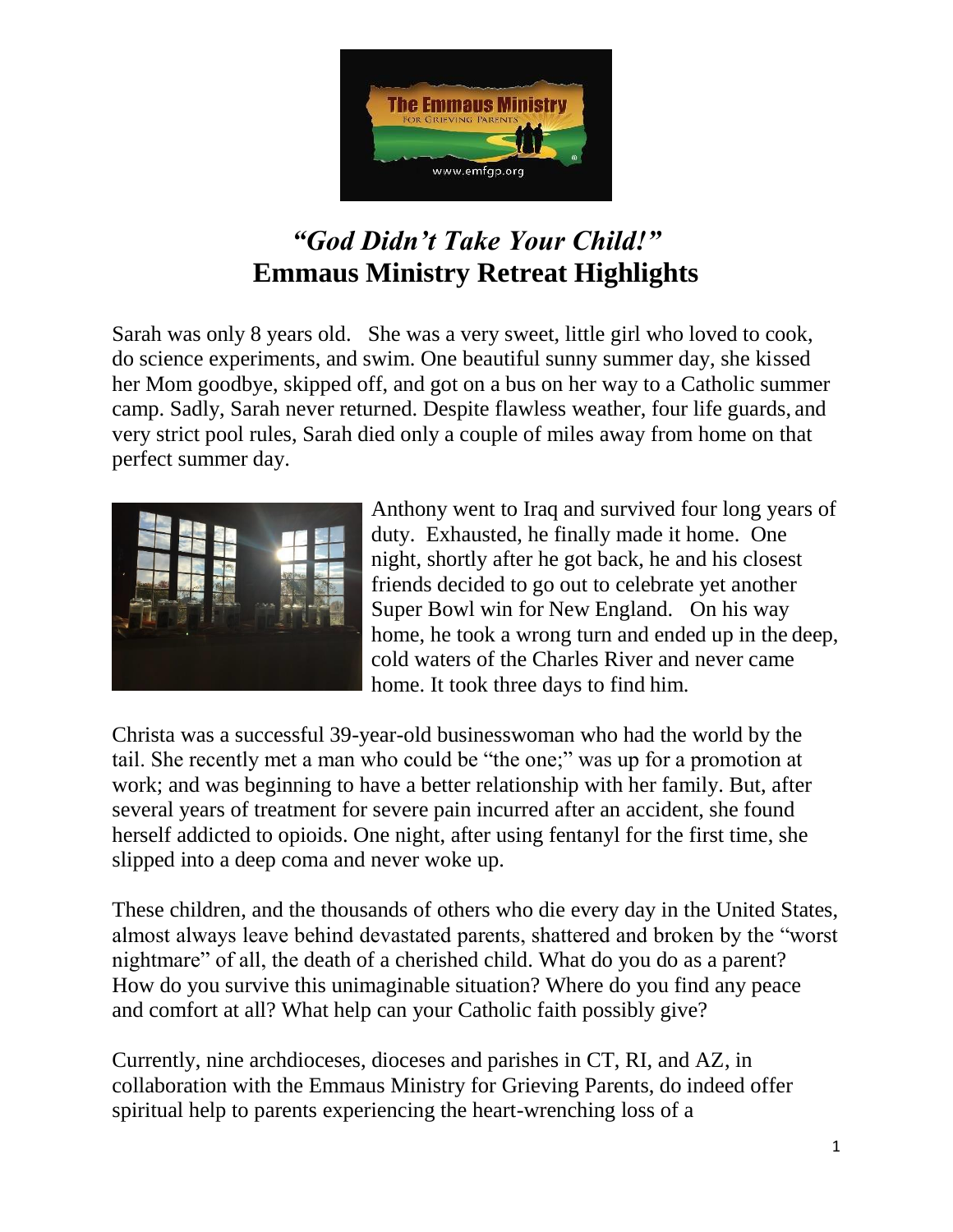child. With parish-based One-Hour, One-Day, and Weekend Spiritual Retreats, the Emmaus Ministry brings much-needed peace and comfort to grieving parents by focusing on the rich teachings of the Catholic Church… *life has changed, not ended; your child is an eternal being who will never die; you will be together again someday.*

Parents who come to Emmaus Ministry retreats have lost precious children whose ages range from prenatal and stillbirth to middle age. Our oldest parent is a 94 year-old mother grieving her 65year-old son. Causes of death includes abortions, illnesses, accidents, murders, suicides, drownings, and overdoses. Time since the death has ranged from only a few weeks to more than forty years ago. The hole in the heart of a grieving parent is always there, and spiritual nourishment is always needed, no matter what. For a parent, a child is a child forever and the bond is eternal.

Typically, parents can travel great distances to come to Emmaus Ministry retreats. Although they are parish-based retreats, they are also regional, in that they typically attract parents from a 50 to 100-mile radius and beyond. It is not unusual for parents, who found the ministry on the internet, to fly into Boston from states as far away as Louisiana, Florida, and Arizona, as well as Canada.

Retreat Team Members always include other grieving parents who have participated in several Emmaus Ministry retreats, joined by Spiritual Leaders, who are priests, deacons, pastoral associates, friars, sisters, or spiritual directors. Also serving on retreat teams are parish volunteers who provide everything from prayer shawls to breakfast, lunch, and dinner. Seeing how



various parishes and collaboratives join together in this powerful ministry is especially gratifying. Several pastors have told us that, through this ministry, parishes are working together, often for the first time.

So… what happens at Emmaus Ministry retreats? As parents gather, it is obvious that the age of the child, the cause of the death, and even how long ago the child died doesn't matter… there is an instant bond. Parents feel that finally, they are among others who 'get it.' The hole in their hearts is the common denominator; the grief of a parent is totally different from any other.

Before the retreat, when asked what they hope to gain from the retreat, many parents would agree with one mother who wrote, "I am coming to this retreat to restore my faith after it has been truly tested with the death of my son; to find acceptance of this horrific experience; to learn how to continue to parent my son,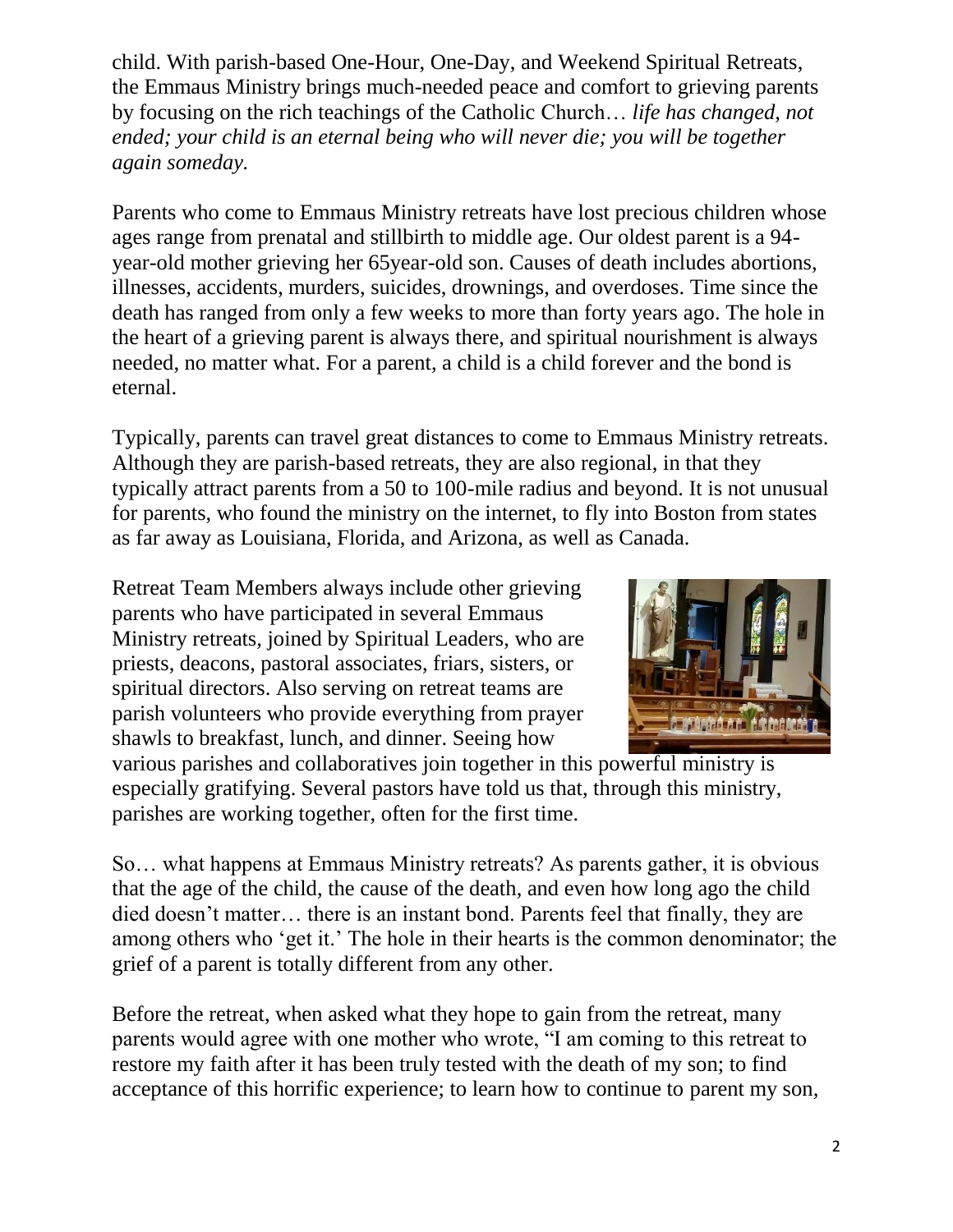even in death; and to rejuvenate my relationship with God after I've been so angry and indifferent towards him for so long."



Emmaus Ministry retreats always open with a very moving Prayer Service during which candles memorializing the children are lit. Parents are reminded that the candles represent the power of ritual, sacred memory, and eternal hope. We light them to call us to prayer and in recognition of the sacred presence of God among us. We light them to recall that our children are also truly present here with

us on this day. We ask the children to pray for us and with us.

Always a highlight of the retreat is the Spiritual Leader's reflection on the grief of a parent. Comments from past Spiritual Leaders that have been particularly comforting to parents include…

#### **Fr. John Vigilanti**

"The hardest thing a priest has to do," said Fr. John Vigilanti of the Church of the Magdalene in Tarrytown, NY, "is minister to grieving parents. On the day of the child's funeral, no matter how old the child, all words fail. No matter how brilliant you are, how renowned a homilist you are, how much you care… there are no words for a grieving parent whose precious child has died. You have to be there for them. All you can say is, 'I'm sorry.' No other words make sense."

"What good has come from the death of your child?" asked Fr. John. "Our first reaction is Nothing! We want our children back and there is nothing good about his/her death." The discussion that ensued after these comments revealed that much good has indeed happened. Parents told of beautiful tributes they and others have experienced in loving memory of their children…benches in woods and on mountains…scholarships for kids in need… help for college students in danger of suicide or overdoses… inspiration to return to Church… the Emmaus Ministry… and many others.

#### **Fr. Dennis Schuelkens**

"The loss of a child is the greatest loss anyone can experience," said Fr. Dennis Schuelkens of Sacred Heart of Mary-St. Joseph the Worker parishes in Weirton, WV. "We can be tempted to shake our fists and blame God. But, why were we all created? To get to heaven… to go home…to be in love… to look at love and see it look back at us… to gaze into the eyes of Love itself. That is heaven," he said.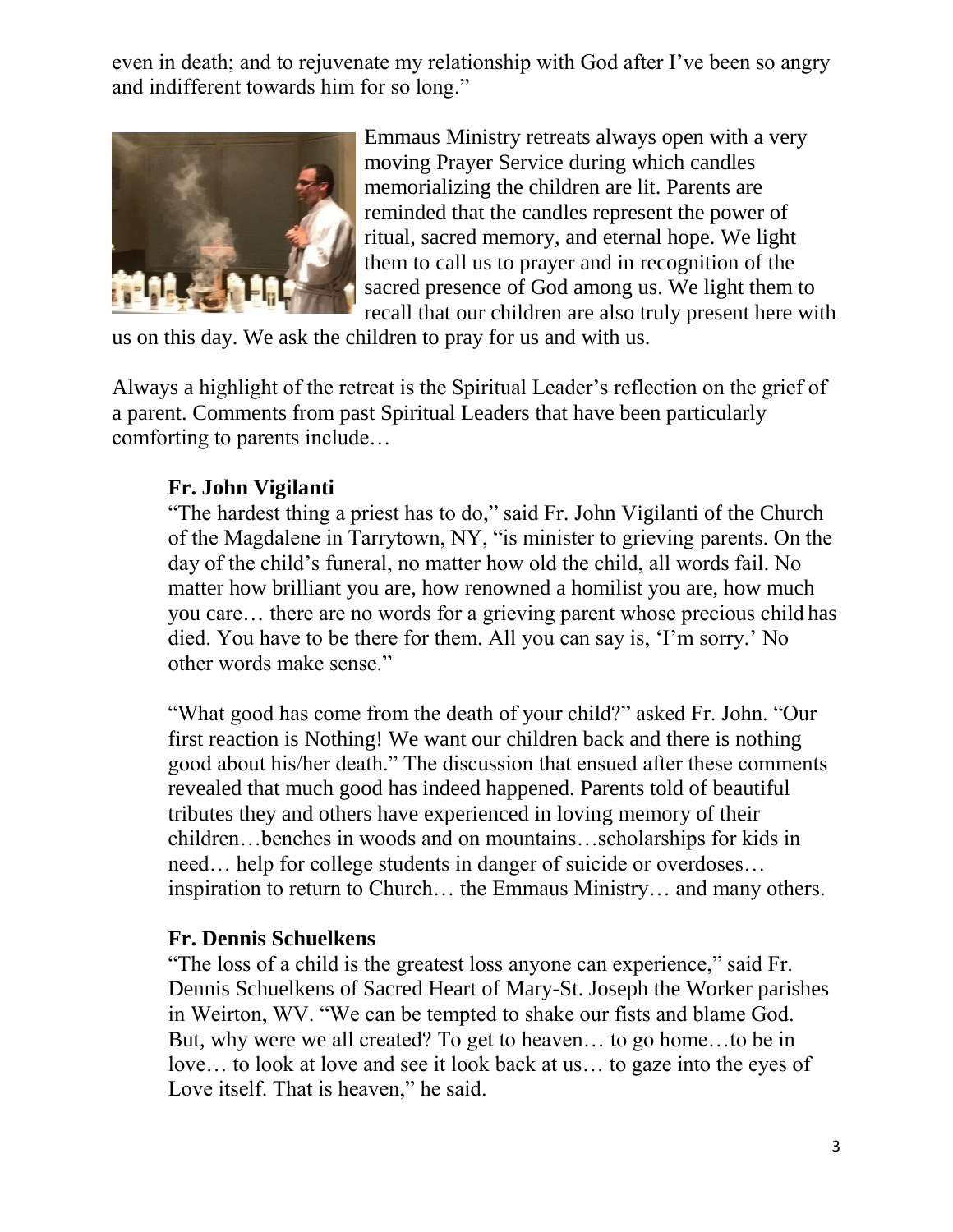"When you get to heaven," said Fr. Dennis, "your child will seek you out. He/she will call out to you… 'Mom! Dad! I'm here! I've been here all the time!' And you will run to each other, hug each other and talk and laugh and feel joy once again and for all eternity. There is more to this life than this world. We are a resurrected people," he said.

### **Fr. Jim Laughlin**

"The mystery of innocent human suffering is one of our biggest challenges," said Fr. Jim Laughlin of St. John-St. Paul Collaborative in Wellesley, MA, "because we really don't know why it is or what to do with it. We look at images of the Holy Family and see an idyllic portrait," said Fr. Jim, "but Mary and Joseph had to deal with



many difficulties: an unplanned pregnancy for which Mary could have actually been stoned; Jesus being born in a filthy stable with animals; the threat of slaughter of their newborn child; a prediction of swords piercing Mary's heart, and a harrowing flight to Egypt—all within months of his birth! Eventually, like many of us, Mary had to deal with the death of both her spouse and her child.

"But we have the reality of the Resurrection," said Fr. Jim. "Without that, our religion is meaningless. Christ conquered death. Because of that fact, we all will enjoy eternal life. You will definitely see your children again. Your children, right now, live in the light of Christ. How beautiful it must be for them! They are actually there! And only a very thin veil separates you," said Fr. Jim. "One day you will be reunited."

#### **Deacon Francis Roettinger**

"We Catholics don't 'clean up' the crucifix," said Deacon Francis Roettinger of St. Bede Parish in Williamsburg, VA. We include the corpus on the cross to remind us of the ultimate sacrifice of Jesus Christ and God the Father. Our entire religion is based on the death of a child. Jesus is the Son of God and the son of Mary. Both God the Father and Mary, our mother, know our pain and grieve with us. While we must go through the crucifixion, the result will be resurrection. Resurrection guarantees that our children are alive and well and one day we will all experience the ultimate joy."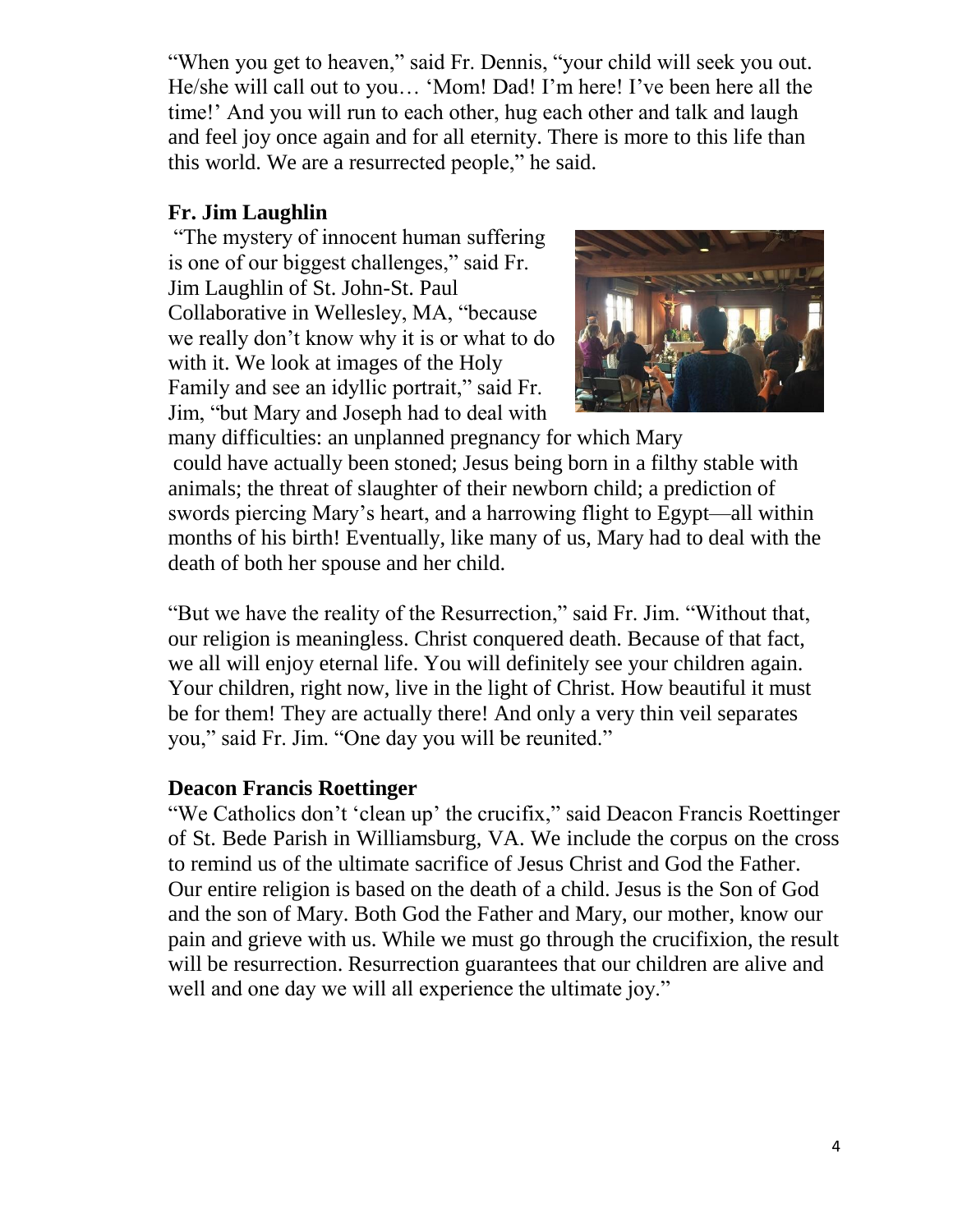

#### **Fr. Bob Longobucco**

"Jesus Christ hated death," said Fr. Bob Longobucco of St. Kateri Parish in Albany, NY. In dying a humiliating and harrowing death himself, he destroyed it for us forever. Death still has its power, but not the final word. Resurrection has the final word."

"What we have to remember," said Fr. Bob, "is that some good can come out of our children's deaths. We are tattered, but there are signs of hope. God comes to us and meets us where we are."

## **Fr. Jurgen Liias**

"I believe that nothing in this world is more expressive of the mystery of evil than the death of a child," said Fr. Jurgen Liias of St. Patrick Parish in Stoneham, MA. It is the ultimate manifestation of evil and disorder in the universe. But the love of God is bigger than the evil of this world," he said. "According to a mystic, the mystery of iniquity is one inch shorter than the mystery of the love of God. God didn't take your child. Death took your child. But Christ has taken your child away from death. That is what we believe as Catholics."

"All of our relationships are like a dance. Death doesn't end that dance. Through the Communion of Saints, the dance continues. Although we have to learn how to dance without the earthly presence of our children, it is through the grace of our Catholic faith that we have the gift of the Communion of Saints. We can continue to have a relationship with our children, a relationship that will eventually lead to a new heaven and a new earth, a place where there will be no more crying, no more sighing, and no more dying."

Throughout the day, parents have the opportunity to share with others what they are feeling and where they are in their spiritual journeys. At each retreat, Parent Witnesses (parents who have been to previous Emmaus retreats) offer insights into their spiritual lives after the death of their children.

In individual, one-on-one, and small and large group gatherings, parents focus on their own spiritual journeys and reconnecting with God and their children. Particularly



moving is the time parents spend in writing letters to their children or to God.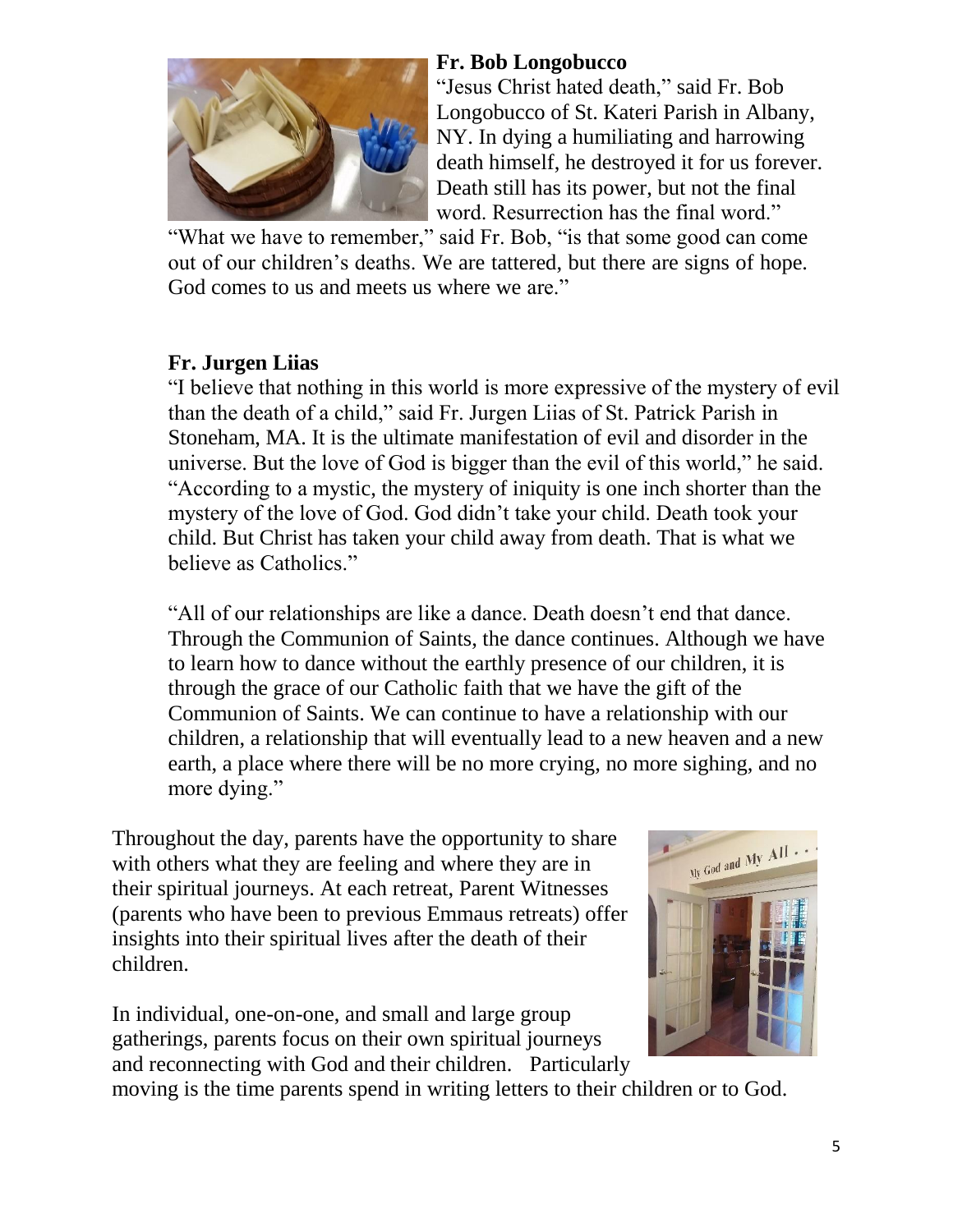Later these letters are burned. The ash, with incense, is offered to God in prayer during Mass or the Closing Prayer Service.

Spiritual retreats are not support groups, but parents do support each other and are instruments of consolation. Beautiful insights they have shared with each other include...

- *"Because I totally believe in the fact that our children are still alive and well and at work in our lives—with much work to do--I have told my beloved daughter, 'You don't get to rest in peace, my child! You have work to do!'"*
- *"If we are angry with God and walk away from him, we are really saying that we are God and we know best. We are saying that we know better than God."*
- *"Sometimes our faith is only a tiny pinprick of light, but it is there. We need to nourish it and cultivate it for it to grow. It will not grow on its own. It asks for, and requires, participation from us."*
- *"Visit, but don't dwell." We need to be gentle with ourselves, indulge ourselves in grief, and even succumb to it on some level at varioustimes. But we can't dwell and wallow in it. We pick ourselves up, put on our masks, and function in the world because we have to."*
- *"Tears are prayers. It is not only ok to cry, but necessary. Tears of grief contain toxins that need to come out of your body. Tears are a release. No one has ever died from crying. After a time, you will definitely stop crying; you will feel a release; and you will feel better."*
- *"My favorite quote is from Teilhard deChardin: 'We are not human beings having a spiritual experience; we are spiritual beings have a human experience.'"*



At Emmaus Ministry retreats, many parents eagerly share signs from their children. Everything from pennies from heaven, cardinals, dragon flies, dimes, vibrant dreams, and very strange "coincidences." All examples of our children reaching out to us through the thinnest of veils, we believe. After hearing parents talk about the very real presence of signs from their children, Fr. Jim Laughlin said, "Your mysticism has buoyed my faith!"

Parents often like to share with other grieving parents books, reflection, poems, and articles that they have found particularly comforting. At one of our recent retreats, a father shared this beautiful poem, which was very meaningful, particularly to those of us who are racked with guilt: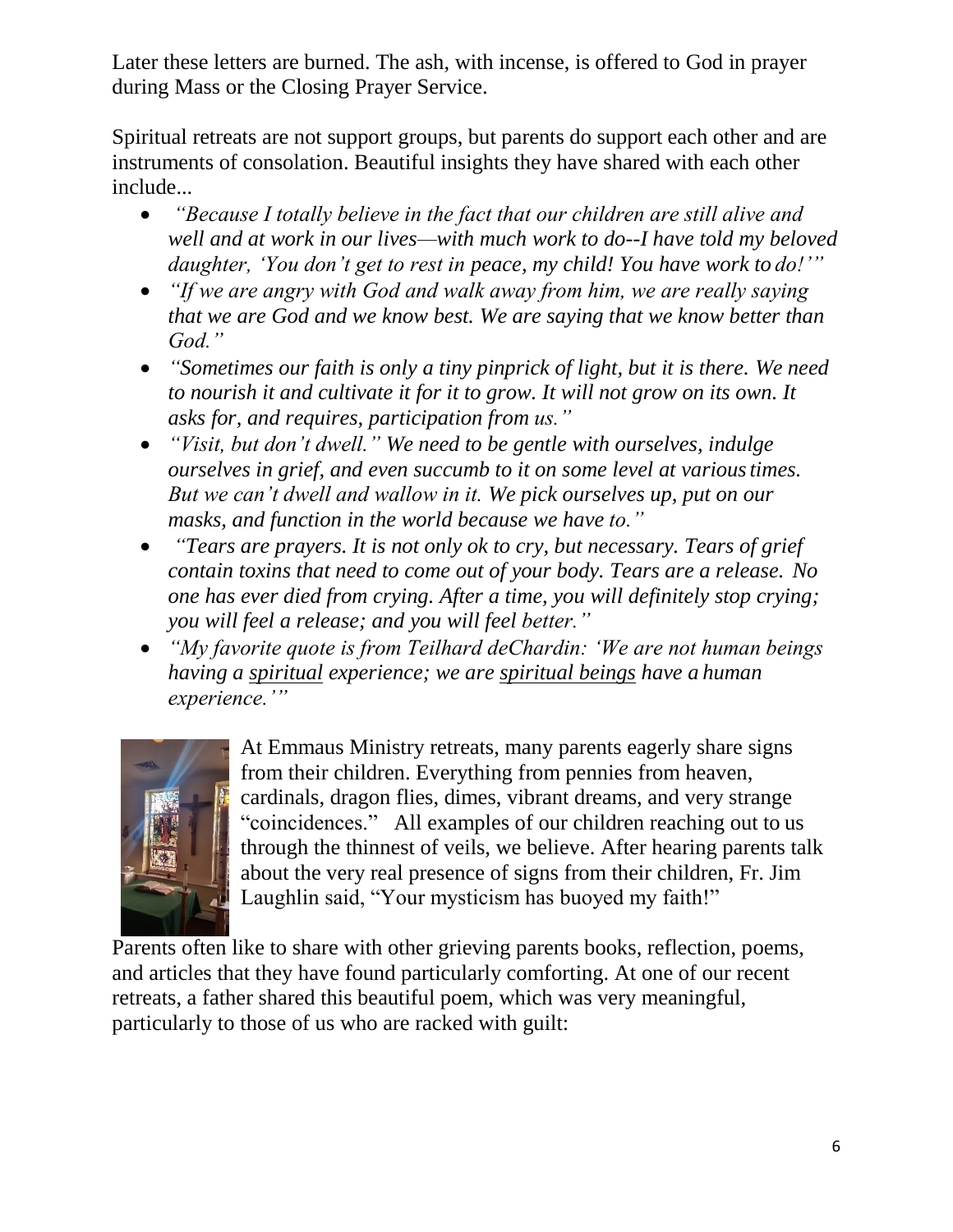#### **TRUST ME**

Do you believe that I am the Son of God? And do you believe that I died for all Men and women and that I rose from the dead?

Then why do you continue to be distracted And anxious about your loved ones? Would I refuse to work in their lives Just as I work in yours?

I have not put you in charge of saving them. I have already done that. Nor have I charged you to change them.

Your task is to love, to forgive, to pray for them And to turn them over to Me. Come closer to Me yourself and I will do the rest.

TRUST ME! --Author Unknown, Association of Marian Helpers

What reactions from others do grieving parents want? It is hard to tell because "complicated grief" can be very hard to understand and to others seems irrational at times. During a recent retreat, for example, one grieving parent expressed her severe disappointment in lack of support from her family. Why were they not calling her and supporting her in her grief? Another parent responded that calls from her family made her grief even more difficult because she felt that she had to console them when they were presumably consoling her.



At another retreat, several mothers agreed that the simple question, "How are you?" can be very painful. How could anyone ask me this question, one mother said. How could they not know how I am? Many parents agree that simply saying how sorry you are for their pain and loss, giving hugs, being there, and letting them talk about their children may be among the most comforting gifts of all.

After small and large group sharing, letter writing—and an Emmaus Walk where parents are paired with each by the Holy Spirit, the retreat reaches its high point with a Mass. It can be a private Mass, but usually it is a Saturday Vigil Mass where parents join parishioners.